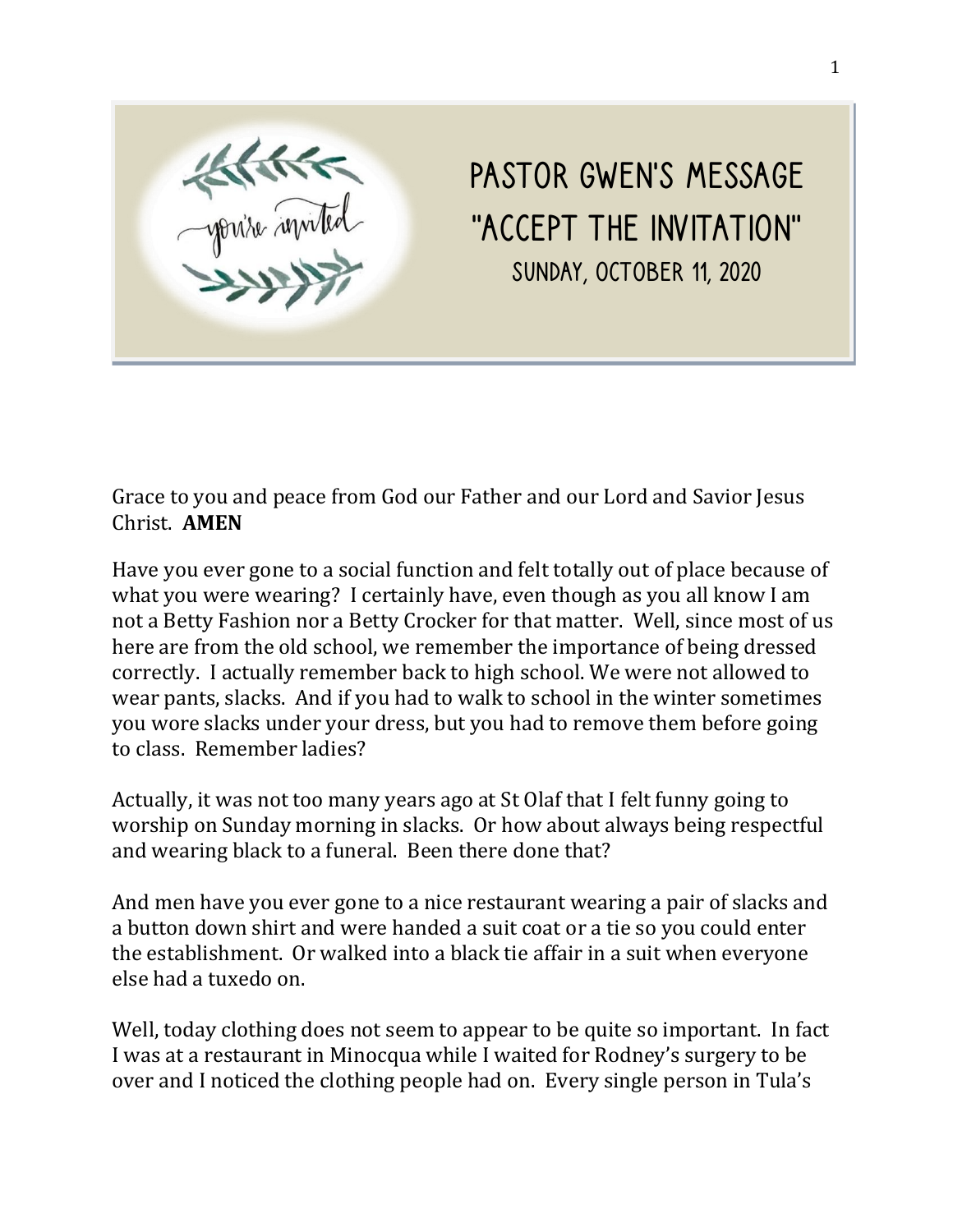that morning had blue jeans on, but me. I never have liked jeans. They are stiff and hard. Just not a fan. So guess I was the odd one out in that instance.

Well, what I am trying to get at is that being improperly dressed can be a nightmare, literally. Did that ever happen to you? It can make you feel uncomfortable and even embarrassed.

Today, I am not sure that being dressed properly is as important as it used to be in my day, our day. Today the embarrassment might come from who made your jeans, or your shoes or your sweatshirt. Those darn designer labels are so important. Guess if you buy your clothes at Walmart, you might be on the outside of the cool group at school, looking in.

Well, today our Gospel reading is about being properly dressed. I do not mean whether you are wearing your swim suit to the homecoming dance or sporting a tie at a track and field meet, but rather that you are clothed in the righteousness of God. God is willing to clothe you in the garments of Christ, but it is up to us to put them on and wear them faithfully to the glory of God.

Our reading from Matthew today is actually two parables tied together. The first one has to do with a king who wants to give a huge banquet for his son. All the friends and family are invited to this royal festive occasion. But the king's servants come back to the king with only rejected invitations.

In Jesus' day the king would send his servants to tender the invitation and bring back a reply, not like our email invites of today that hope you will RSVP, even though many young folks do not even know what that means. Well, in our story, the servants come back with invitation rejections. And that was tantamount to a declaration of war. But those invited were still not willing to come to the wedding banquet on a second invitation. In fact they ridiculed all the king's servants and they once again defied the invitation. You can imagine that the king by now is furious and probably a bit embarrassed that he cannot garner a huge crowd for the wedding feast. And so the king goes to war with those folks that would not attend. And so what can the king do now to save face? He invites anyone, commoners and street people to come to the palace for a celebration of his son's wedding.

This plays to the fact that God gave the offer of salvation to the Gentiles in light of the Jew's rejection, as they were the ones to accept the invitation to celebrate that Jesus was the Christ. The kingdom of God was at hand and the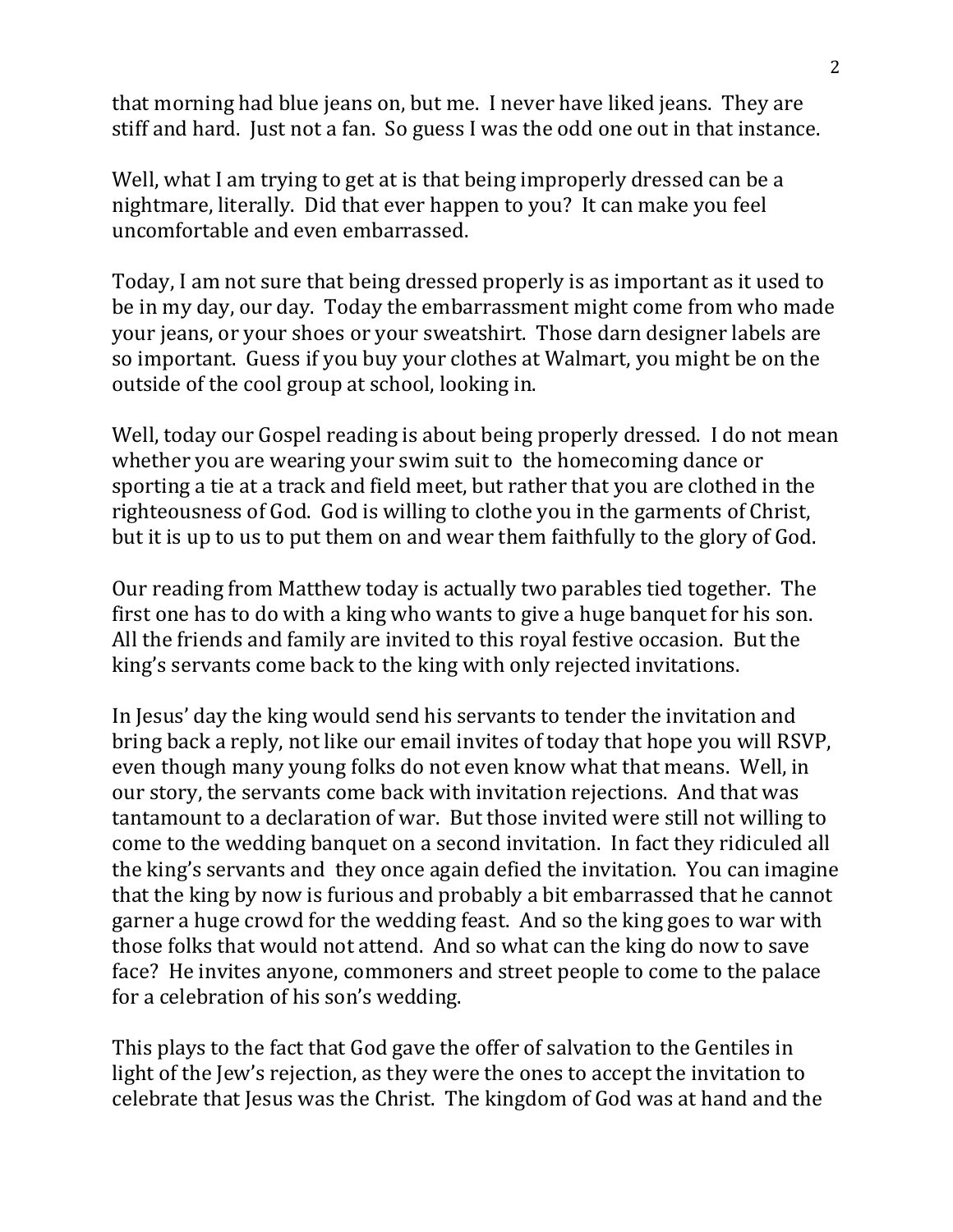banquet hall must be filled and if you are not ready, your seat will be offered to someone else.

And we come to know, the message is the same. Whatever your excuse, the kingdom must go on. God will continue to work in the world, bringing people into his kingdom even if you are not willing to be part of it. The kingdom will go on to reconcile those who say yes to the invitation.

This means that we are invited to make Jesus a number one priority in life. We are asked to offer those "rent" items we talked about last week of time, talents, money and clean living. We are honored guest of Christ and should put these things on to "Dress Accordingly".

And that brings us to the second parable in our reading for today. The king mingled with his guests at the banquet he provided and finds that one person was not wearing the appropriate wedding garment. The guest looked out of place. So was he clueless or he was actually being disrespectful.

When invited to a royal wedding banquet you were expected to wear festal garments. For the wealthy folks that meant embroidered robes and gowns covered with jewels. For the poor, it meant your best clean clothes and if you came without a robe one would be provide for you by the host. Wearing the proper garments would signal that you were ready to fully participate in the joy of the feast.

So to the contrary if you did not wear a proper garment, you were just there for the food and drink. You were not seen as someone who was there to honor the king and truly celebrate the marriage of the king's son. So no proper attire could not only signify that you were there to just scarf up the free food but also you would be interpreted as having disdain for the king. And therefore the king had every right to throw out such a person.

The Bible has always put importance on clothing. This is especially true when it comes to being dressed in the righteousness of God. Many times in the New Testament Paul talks of putting to death the old self and bring forward a new creation that is clothed in Christ. From the letter to the people of Ephesus to the folks in Galatia, He writes over and over again that we are to put on the armor of God.

That suit of armor we wear is to protect us when the realities of anxiety and stress, conflict and anger in our world try to grab hold of us. For me as a